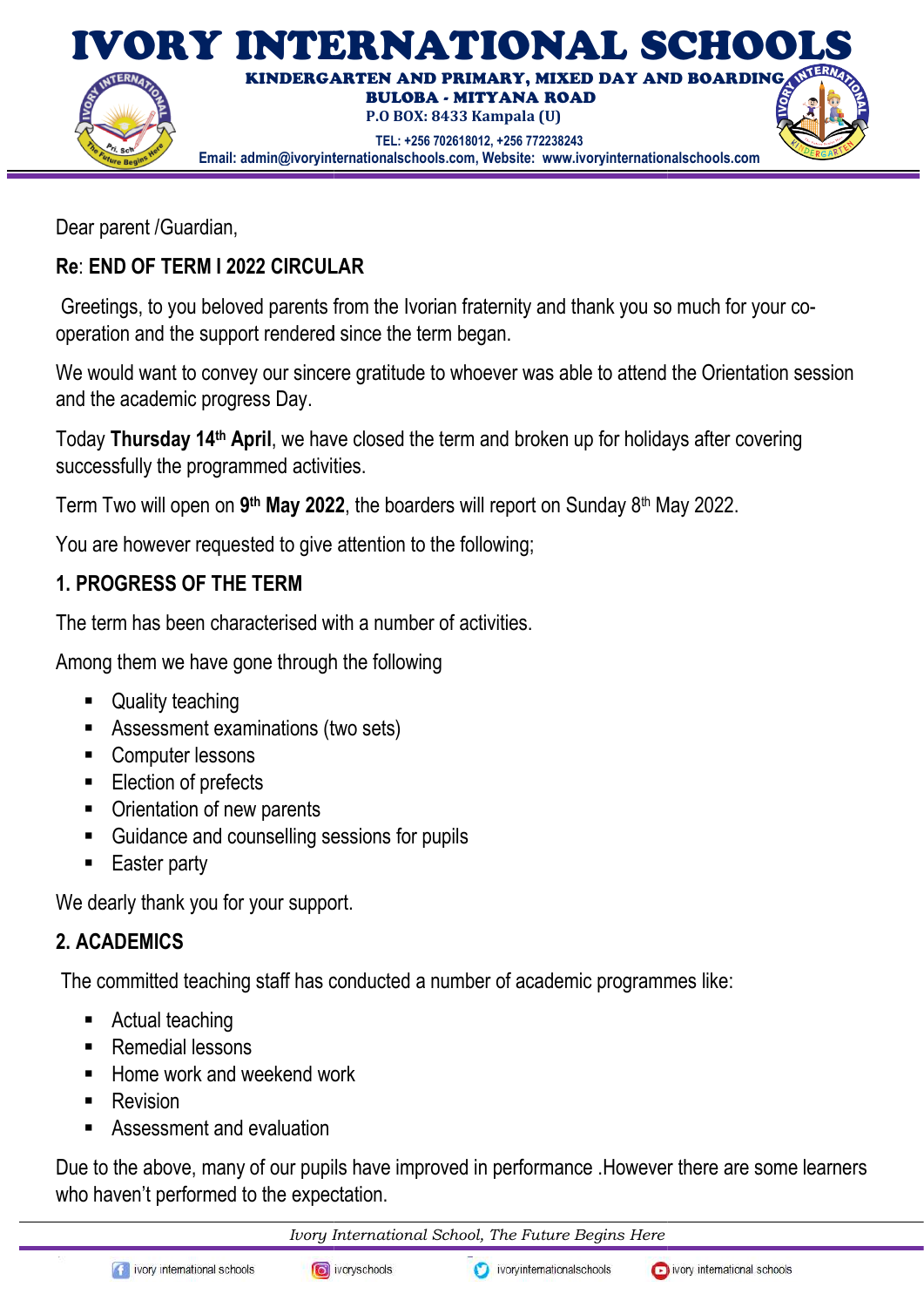Dear parents, you are requested and urged to observe the academic progress of the children so that the ones challenged are given necessary attention, guidance and encouragement so as to improve.

Holiday Package: The learners have been given work. Kindly supervise and guide them to answer as expected and present the completed work on the 1st day of the term. No learner will be received at school without the completed package.

Text books: Our learners also need personal text books to promote the reading culture and performance.

In term two every pupil from yr 4 to yr 7 is expected to have the listed text books on the classroom requirement sheet. For parents who are busy and can't get time to go to book shops you can register with the school DOAP with the money, the school can help you purchase those books.

## PLE CENTER

We are pleased to inform you that our school acquired a center number .Our pioneer class will sit for PLE under this PLE Center 539276. Thank you for your prayers.

# 3. SCHOOL FEES

We are humbled to appreciate you dear parents for the prompt payments. You are encouraged always to pay promptly at once to make school programmes more smoothly .As we are all aware that the cost of living is very high an adjustment has been made in our school fees structure ,Kindly observe it as follows

| <b>Class</b> | Day scholar | <b>Boarding Section</b> |
|--------------|-------------|-------------------------|
| Kindergarten | 793,000     | 1,093,000               |
| $Yr1-yr6$    | 749,000     | 1,093,000               |
| Yr7          | N/A         | 1,200,000               |

You are also informed that the following school dues should also be banked.

Swimming fee 70,000 per term

Medical 20,000 per term

For the boarding section, salon and repairs 30,000 per term.

Evening snacks 30,000 per week, there are 13 weeks in term II. You are requested to bank snacks money for the whole term if not then it should be ONLY two instalments.

You are also reminded to observe the school requirement sheet and provide the indicated quantities, qualities and types for us to attain the targeted quality.